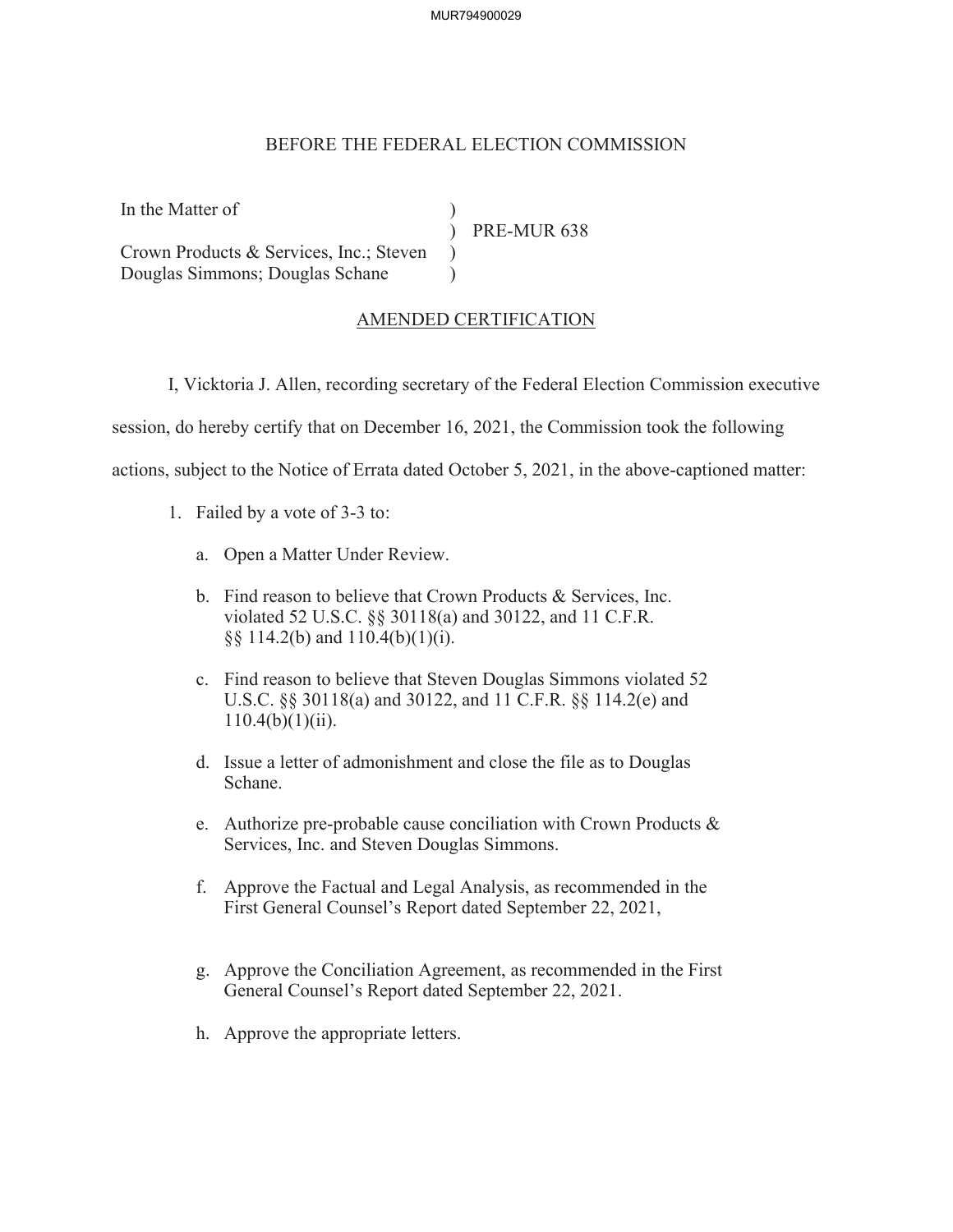Federal Election Commission Page 2 Certification for Pre-MUR 638 December 16, 2021

Commissioners Broussard, Walther, and Weintraub voted affirmatively for the motion.

Commissioners Cooksey, Dickerson, and Trainor dissented.

- 2. Decided by a vote of 6-0 to:
	- a. Open a Matter Under Review. MUR 7949
	- b. Find reason to believe that Crown Products & Services, Inc. violated 52 U.S.C. §§ 30118(a) and 30122, and 11 C.F.R. §§ 114.2(b) and 110.4(b)(1)(i).
	- c. Find reason to believe that Steven Douglas Simmons violated 52 U.S.C. §§ 30118(a) and 30122, and 11 C.F.R. §§ 114.2(e) and  $110.4(b)(1)(ii)$ .
	- d. Issue a letter of admonishment and close the file as to Douglas Schane.
	- e. Authorize pre-probable cause conciliation with Crown Products & Services, Inc. and Steven Douglas Simmons.
	- f. Approve the Factual and Legal Analysis, as recommended in the First General Counsel's Report dated September 22, 2021, subject to the edits circulated by Commissioner Cooksey's Office on December 15, 2021 at 12:21 p.m.,
	- g. Approve the Conciliation Agreement, as recommended in the First General Counsel's Report dated September 22, 2021, subject to the edits circulated by Commissioner's Cooksey's Office on December 15, 2021 at 12:21 p.m.
	- h. Approve the appropriate letters.

Commissioners Broussard, Cooksey, Dickerson, Trainor, Walther, and Weintraub voted

affirmatively for the decision.